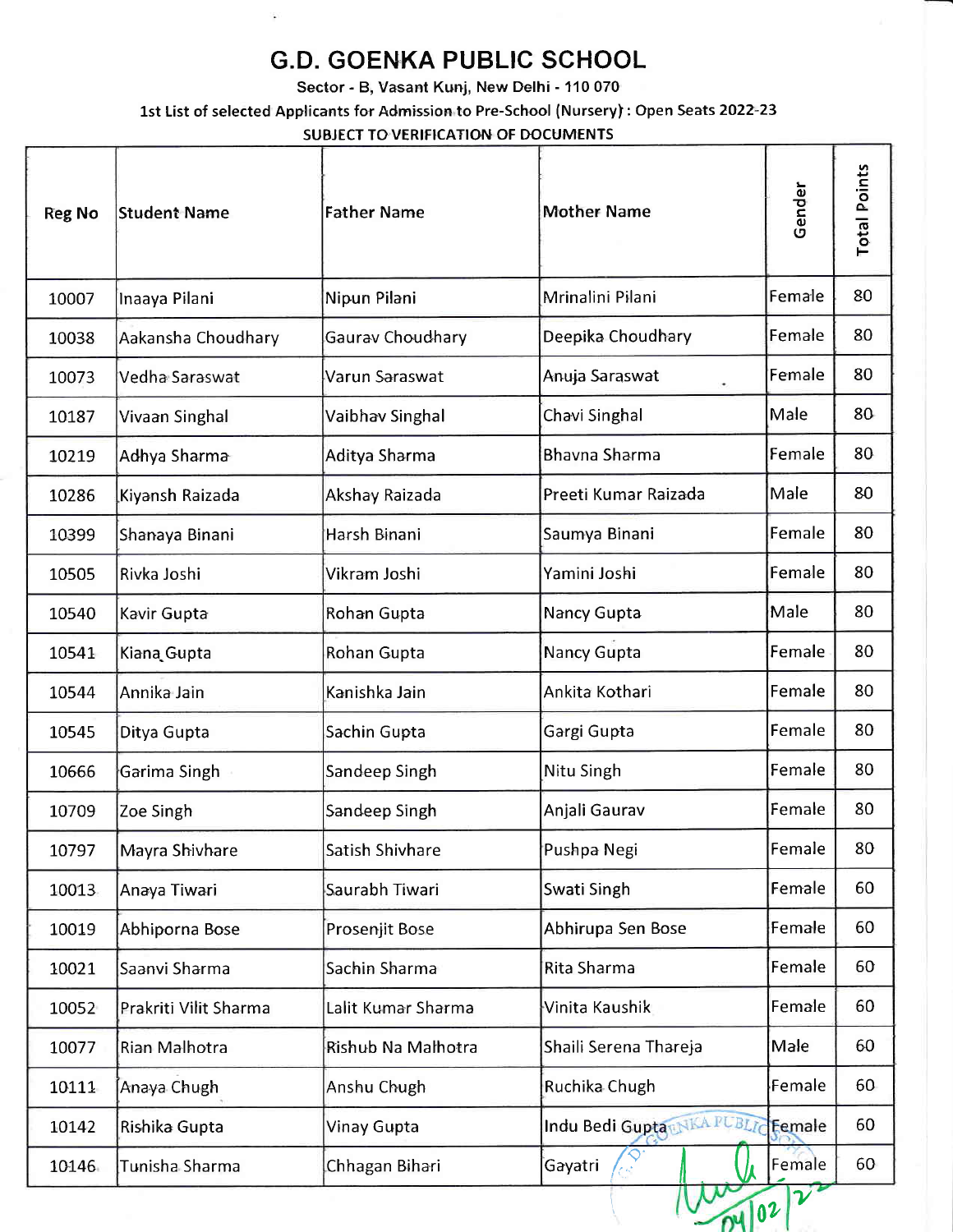| Reg No | <b>Student Name</b>                             | Father Name                   | <b>Mother Name</b>         | Gender | <b>Total Points</b> |
|--------|-------------------------------------------------|-------------------------------|----------------------------|--------|---------------------|
| 10180  | Avyaan Garg                                     | Siddharth Garg                | Kriti Garg                 | Male   | 60                  |
| 10225  | Amaira Mandaal                                  | Jai Prakash                   | Jyoti Rana                 | Female | 60                  |
| 10257  | Tashi Gupta                                     | Aashish Gupta                 | Anuradha Gupta             | Female | 60                  |
| 10265  | Ranveer Lamba                                   | Varun Lamba                   | Jaishree Tolani            | Male   | 60                  |
| 10302  | Eliyshkaa Pradhan                               | Vivek Pradhan                 | Grace Pradhan              | Female | 60                  |
| 10309  | Aarya Jhamb                                     | <b>Ankit Jhamb</b>            | $\bullet$<br>Surya Singh   | Female | 60                  |
| 10310  | Anaisha Verma                                   | Vikas Verma                   | Sakshi Khurana             | Female | 60                  |
| 10341  | Pravasthik Rameswaran Ka Dinesh Kalyanasundaram |                               | Suman Lata Shakya          | Male   | 60                  |
| 10349  | Ayush Jha                                       | Vijay Kumar Jha               | Pooja Jha                  | Male   | 60                  |
| 10361  | <b>Hetarth Barola</b>                           | Ankit Barola                  | Deepti Barola              | Male   | 60                  |
| 10367  | Gunveen Syal                                    | Rajat Sheel Syal              | Neha Taneja                | Female | 60                  |
| 10369  | Inayat Sharma                                   | <b>Kunal Sharma</b>           | Tanya Kalia                | Female | 60                  |
| 10407  | Anouk Yadav                                     | Anupam Yadav                  | Akanksha Sharma            | Female | 60                  |
| 10412  | Janisha Yadav                                   | <b>Dinesh Kumar</b>           | Seema                      | Female | 60                  |
| 10413  | Yaanish Umar                                    | <b>Boktiar Shahnawas Umar</b> | Gulbin Sultana             | Male   | 60                  |
| 10440  | Dhruv Chatterjee                                | <b>Biswadip Chatterjee</b>    | Tuheena Mukherjee          | Male   | 60                  |
| 10442  | Aaria Mehra                                     | Anirudh Mehra                 | Dr. Aarti Sharma           | Female | 60                  |
| 10475  | Divisha Gulati                                  | Manak Gulati                  | Swati Jaswal               | Female | 60                  |
| 10492  | Reyansh Nanda                                   | Ranjan Nanda                  | Sujata Dash                | Male   | 60                  |
| 10536  | Shivay Sharma                                   | Sumit Sharma                  | Sumati Sharma              | Male   | 60                  |
| 10537  | Abhitee Srivastava                              | Vikash Kumar Srivastava       | Akansha Lal                | Female | 60                  |
| 10542  | Aaban Raza Khan                                 | Enayatullah Khan              | Nazia Hassan               | Male   | 60                  |
| 10554  | Amyra Shree                                     | Rakesh Kumar                  | Smita Kumari               | Female | 60                  |
| 10558  | Garvit Yadav                                    | Anil Kumar                    | Renu Yadav                 | Male   | 60                  |
| 10566  | Arham Nawaz Khan                                | Shahnawaz Khan                | OENKA PUBI<br>Ishrat Afroz | Female | 60                  |

\*:  $\widehat{\mathbb{F}}$ 

ن<br>ا \* t)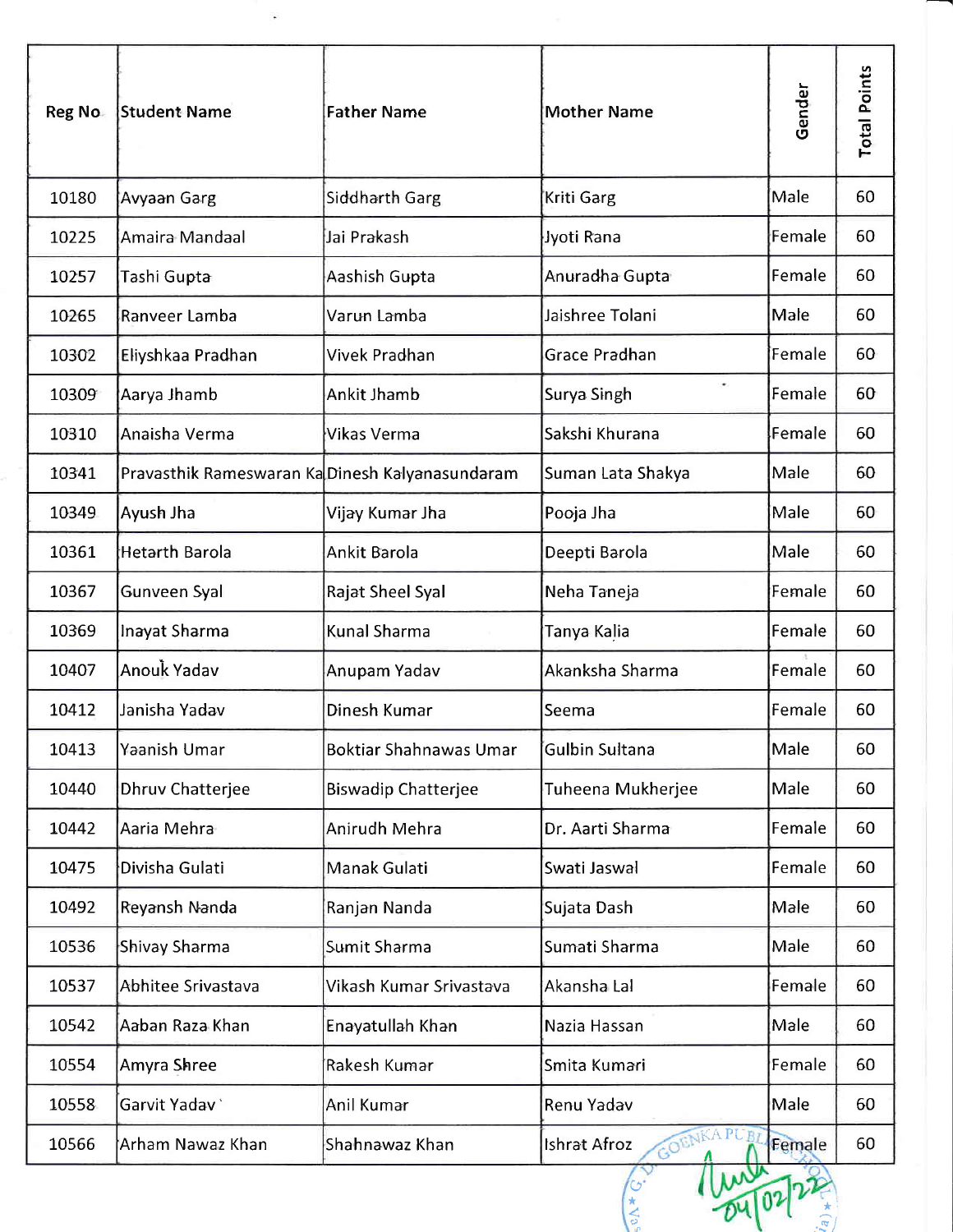| <b>Reg No</b> | <b>Student Name</b>    | <b>Father Name</b>      | <b>Mother Name</b>       | Gender | <b>Total Points</b> |
|---------------|------------------------|-------------------------|--------------------------|--------|---------------------|
| 10574         | Mohd. Owais Khan       | Imran Khan              | Shehnaz Khanam           | Male   | 60                  |
| 10580         | Aarna Singh            | <b>Rahul Kumar</b>      | Barkha Rani              | Female | 60                  |
| 10582         | Priaana Mittal         | <b>Mohit Mittal</b>     | Onam Aggarwal            | Female | 60                  |
| 10586         | Dushyant Sharma        | Lokesh Chander Sadathia | Suman Sadathia           | Male   | 60                  |
| 10588         | Jasleen Kaur Sahota    | Sundeep Singh Sahota    | Neha Verma               | Female | 60                  |
| 10609         | Kavin Anand            | Harkanwar Singh Anand   | Kanika Anand             | Male   | 60                  |
| 10656         | Aarvi Tuli             | <b>Amol Tuli</b>        | Mahima Gulati            | Female | 60                  |
| 10663         | Suhan Gupta            | Sachin Gupta            | Mona Gupta               | Male   | 60                  |
| 10664         | Amritanshu Yadav       | Paras Yadav             | Renu Yadav               | Female | 60                  |
| 10665         | Aleena Fatima          | Izhar Faisal            | Saima Salam              | Female | 60                  |
| 10670         | Namiishh Chauhan       | Pushkar Chauhan         | Nirmal Chauhan           | Male   | 60                  |
| 10680         | Gian Irom              | Ashok Irom              | Moirangthem Ranjita Devi | Male   | 60                  |
| 10686         | Maanushi Jaitly        | Nitin Jaitly            | Maansi Jaitly            | Female | 60                  |
| 10691         | Fatima Rifaah          | Wazid Ali               | Sana Mateen              | Female | 60                  |
| 10718         | Tanush Sehrawat        | Parikshit Sehrawat      | Ritu                     | Male   | 60                  |
| 10728         | Iris Abigail Abraham   | Ranjit Jacob Abraham    | Sneha Ranjit Abraham     | Female | 60                  |
| 10743         | Viann Rawat            | Vinay Rawat             | Amrita Kumari            | Male   | 60                  |
| 10768         | Abeer Agarwal          | Anuj Agarwal            | Diya Gupta Agarwal       | Male   | 60                  |
| 10802         | Ria Luthra             | Anirudh Luthra          | Shivani Chopra           | Female | 60                  |
| 10820         | Ayesha Kumar           | Akshay Kumar            | Arti Bhatia Kumar        | Female | 60                  |
| 10830         | Garveet                | Parambir                | Ritu                     | Male   | 60                  |
| 10859         | Viraje R Sarin         | <b>Abhishek Sarin</b>   | Payal Sarin              | Male   | 60                  |
| 10879         | Nishika Singh          | Nischal Kumar           | Anamika Swaraj           | Female | 60                  |
| 10882         | Dikshant Mahin Kashyap | Hiren Chandra Borah     | Madhuchanda Thakur       | Male   | 60                  |
| 10886         | Divisha                | Vikas Kumar             | GOENKA PUBLI<br>Preeti   | Eemale | 60                  |

 $\ddot{\phantom{1}}$ 

\*,  $Q'_{ia}$ 

.<br>و \* I t,